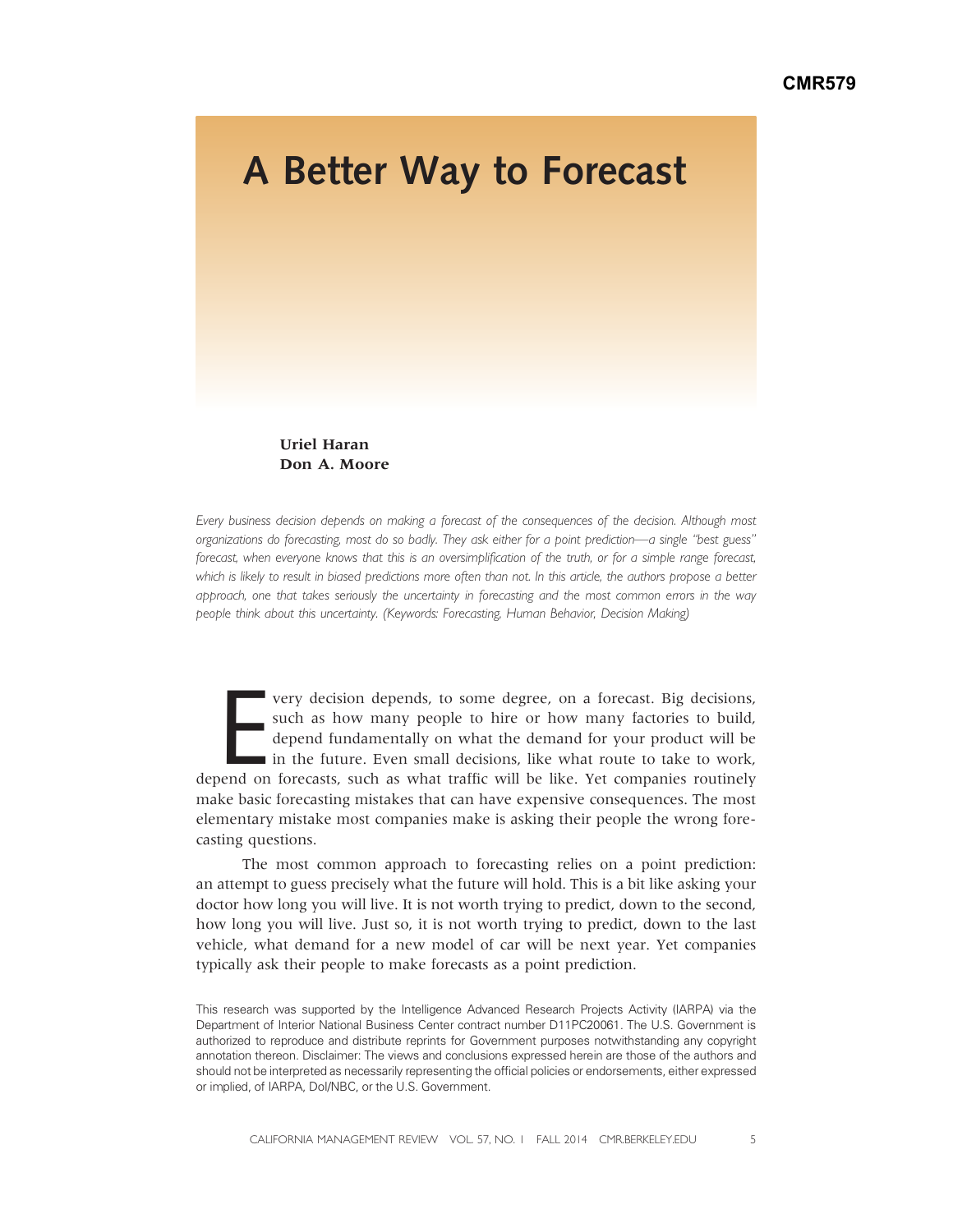Uriel Haran is a lecturer in the Department of Management at Ben-Gurion University of the Negev. < UHaran@som.bgu.ac.il> Don A. Moore holds the Lorraine Tyson Mitchell Chair in Leadership at the Haas School of Business at the University of California at Berkeley. <dm@berkeley.edu>

A slightly better approach is to ask for a range of plausible estimates. A range forecast leaves some margin of error, by asking for the range within which the most probable outcomes lie. While this type of question produces more meaningful answers than does a point prediction, it sets the forecaster up for failure by exploiting people's cognitive shortcomings. This often results in biased, overconfident

estimates that are wrong more often than they are right. In this article, we confront the shortcomings of both point predictions and range forecasts. We then propose a new way of asking for forecasts that offers a variety of advantages over these traditional methods.

## The Point Prediction

The most common way organizations forecast is by asking their people for a point prediction: a single "best guess" of what will happen—of how many units they will sell, how high the price will go, or how long it will take to complete the project. This approach has two obvious shortcomings. First, research shows that asking this single question maximizes overconfidence, exacerbating the natural human tendency to believe too strongly that you have seen the truth and know what is going to happen. If you ask people how sure they are that the truth will fall close to their point prediction, they will give you wildly overconfident estimates.<sup>1</sup> In our studies, people routinely claim to be 80% sure the truth will fall within 5% of their best-guess forecast, but it actually happens less than 20% of the time. When companies commit to a future strategy based on an excessive faith that they know what that future looks like, they will fail to prepare for other possibilities. This can make it difficult for them to change course when they realize, belatedly, that they were heading in the wrong direction.

The other problem with just asking for a point prediction is that it ignores the fact that what we are forecasting is not a predetermined quantity.<sup>2</sup> The outcome depends on future contingencies that are not yet known—including political events, the broader economic conditions, and even the weather. These things can be difficult enough to predict that it makes sense to think of them as random and treat the future as if it will be drawn from a distribution of possible futures. Similarly, a roll of the dice will produce one specific outcome, but when predicting what will happen it is silly to claim with confidence that you know how the dice will come up. Instead, it makes much more sense to talk about a distribution of possible outcomes, think about their respective probabilities, and try to make wise bets given the full probability distribution.

Although there is uncertainty about any future event, some events are easier to predict than others. When we receive a forecast, we need to know how uncertain it is. A point prediction does not allow forecasters to express their level of uncertainty in the estimate. Estimating a volatile future value is a fundamentally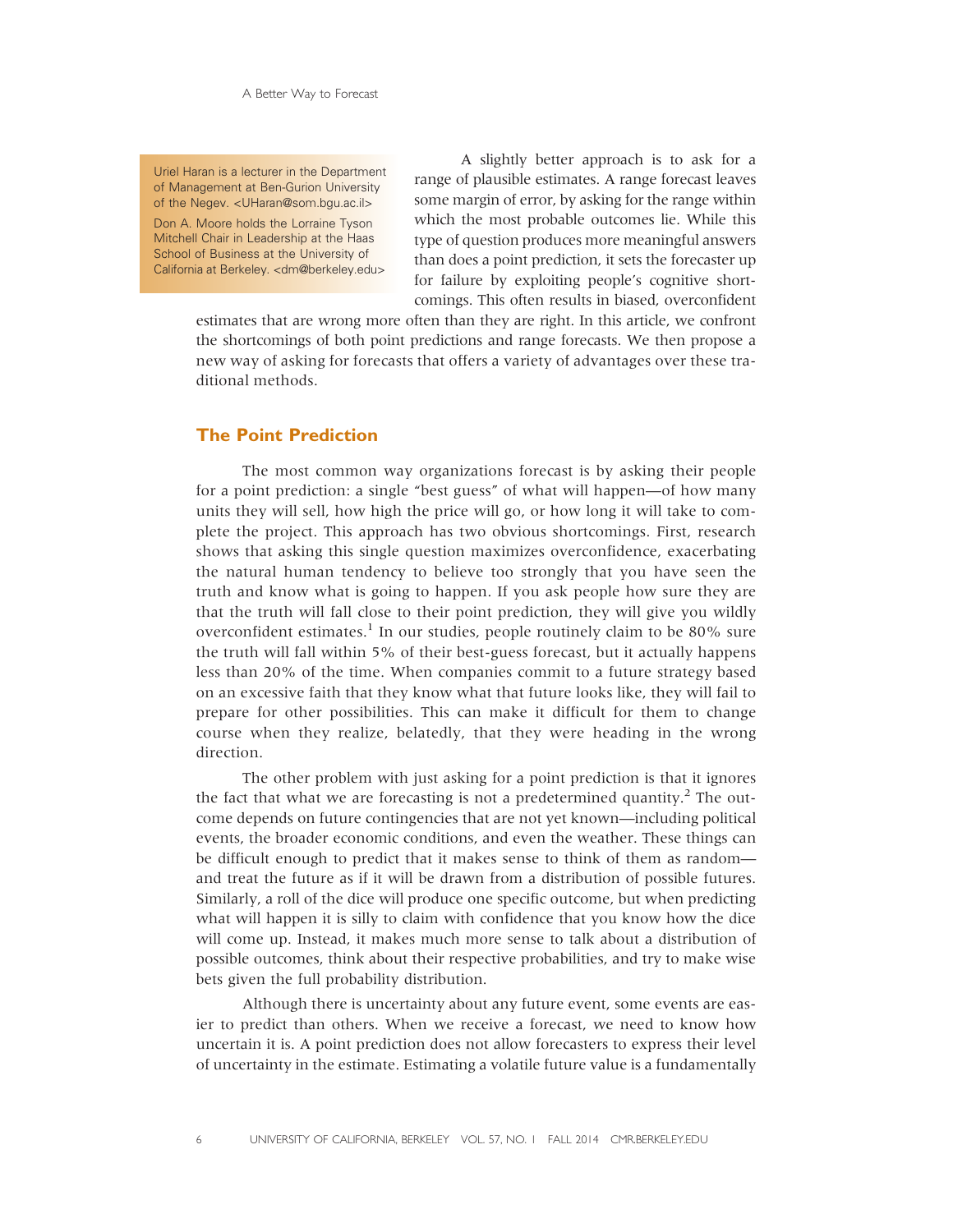different task than making a forecast in stable market conditions.<sup>3</sup> However, a point prediction can look the same in both cases; the one "best guess" does not reflect the forecaster's uncertainty. Knowing this uncertainty is crucial for the decision maker, who can determine from it whether she should try to collect more information before choosing a course of action, or how much caution to exercise when making this choice. For example, when the CFO's best guess for the company's next quarter's growth will be 2%, does it mean the she thinks they can go as high as 3%? Can they go as low as 1%? Would it be a surprise if sales declined, relative to last year? Knowing the probabilities attached to these outcomes is crucial for any decision that depends on the forecast.

Asking for a point estimate creates obvious problems with some types of probability distributions. What's the best point-estimate of the number of Americans who will be infected with anthrax next year? The most likely number (the mode of the probability distribution) is low—probably zero. Does this mean the government should invest zero dollars on preparing vaccines? Probably not, as long as there is some chance that the number of people affected will be in the hundreds, or even thousands. But what is this chance? A point prediction does not tell us that.

Having a sense of what the probability distribution looks like is essential for making decisions like how many anthrax vaccines to produce. Even the most elementary production and inventory models require that companies understand the probability distribution. That allows them to better calculate the costs and benefits of producing too much versus too little, when combined with crucial considerations such as the carrying cost of inventory or the profitability of sales.

Some managers try to infer a possible range from a set of point predictions. Unfortunately, this technique can lead to false conclusions. A point prediction simply contains too little information. A decision maker cannot assume that uncertainty in the ultimate outcome will be reflected in differing forecasts from different people. If all forecasters hold the same probability distribution, they may all provide the same point prediction yet all have little confidence in it. For instance, if a pregnant woman asks ten different obstetricians when she will deliver, they will all provide the same due date, approximately 38 weeks from the date of conception. While this may be the single most likely outcome, the probability that a particular baby is born on its due date is only about 5%.

A second challenge in building probability distributions around point predictions arises from asymmetric distributions, in which the forecaster's best guess is not centered between the confidence interval's low and high bounds. For example, when a music recording executive is trying to predict sales of a new song by a new artist, the best guess would be low, since big hits are rare. However, the reason to bet on the artist in the first place is the possibility that the song will become a big hit. Plotting the distribution of music sales produces a large number of songs with low sales and a few hits. Therefore, it is likely that the forecaster's confidence interval will not be centered on the most likely value (the mode) of the distribution. For all these reasons and more, forecasts are substantially more useful when they contain more information than a single point prediction.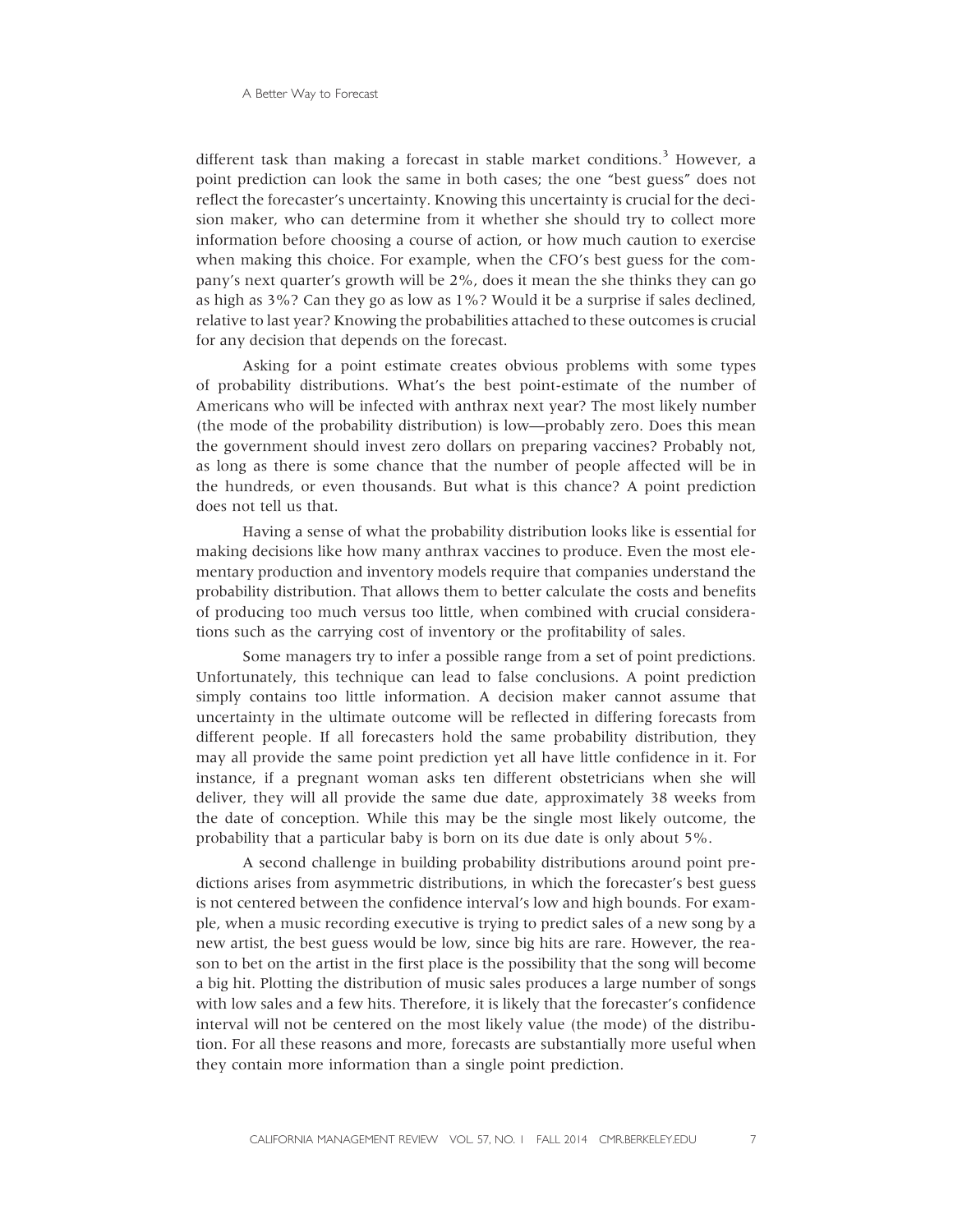#### The Range Forecast

How many times were you advised to "expect the best and prepare for the worst"? The decision maker who uses forecasts as a major source of information upon which to base her decisions wants to be prepared for more than one exact outcome. Point predictions do not tell us what it is we should prepare for. Rather, a decision maker needs multiple estimates, representing a number of different scenarios that might happen; let's start with two—a reasonable "best case" and a reasonable "worst case." Note that we do not mean the absolute best and worst scenarios one could imagine. It would be nice to be dealt a royal flush in poker, but it would be overly optimistic to devise your betting strategy based on such an expectation. The most fantastic or catastrophic outcomes, while intriguing, may be exceedingly unlikely. It is more useful, then, to focus the decision maker's attention on the more probable outcomes for which she should prepare. This brings us to the other popular mode of forecasting—the range forecast, also referred to as confidence interval. A confidence interval is the range of probable outcomes that lie between the reasonable best and worst cases. Each morning we know when we should think about heading to work if we want to get in early, and when we should start rushing if we do not want to be late. Any time between these two is inside our confidence interval for getting to work at an appropriate time.

When forecasting a particular value, such as what time we will get to work, we can make that forecast more precise at a potential cost to accuracy. Forecasting with 100% certainty that you will be at work by 7:30, and scheduling an important meeting with your boss for that time, might be reckless if there is a chance you won't leave the house when you need to. Therefore, this range is more useful when accompanied by a confidence level, a percentage that indicates how confident the forecaster is that the true outcome will fall within the bounds of the interval. The more precise estimates include a narrower range of values and lower confidence, whereas the more conservative ones display a higher confidence level, but include more possibilities.

### The Tradeoff Inherent in Making a Range Forecast

Confidence intervals do provide more useful information for the decision maker than do point predictions, but they still leave much to be desired. Confidence intervals require a trade-off between accuracy and informativeness. If the only goal were accuracy, meaning that the interval will include the actual value, the best way to achieve it is a forecast of infinite size. For instance, profits next quarter will be somewhere between infinitely negative and infinitely positive. This range would certainly include the true value, but it would not be the least bit helpful for deciding whether to invest. To be more useful, a range must be focused. It should help the decision maker understand which outcomes are likely to happen and which are not. The narrower the range of the estimate, the more informative it is; but when it gets too narrow, it becomes more likely to miss the true value. Hence, a forecaster must make a tradeoff between being as informative as she can be (by narrowing the range included in the interval estimate) and being accurate by increasing the likelihood that the confidence interval will include the true value (by making it wider). This tradeoff is often difficult, if not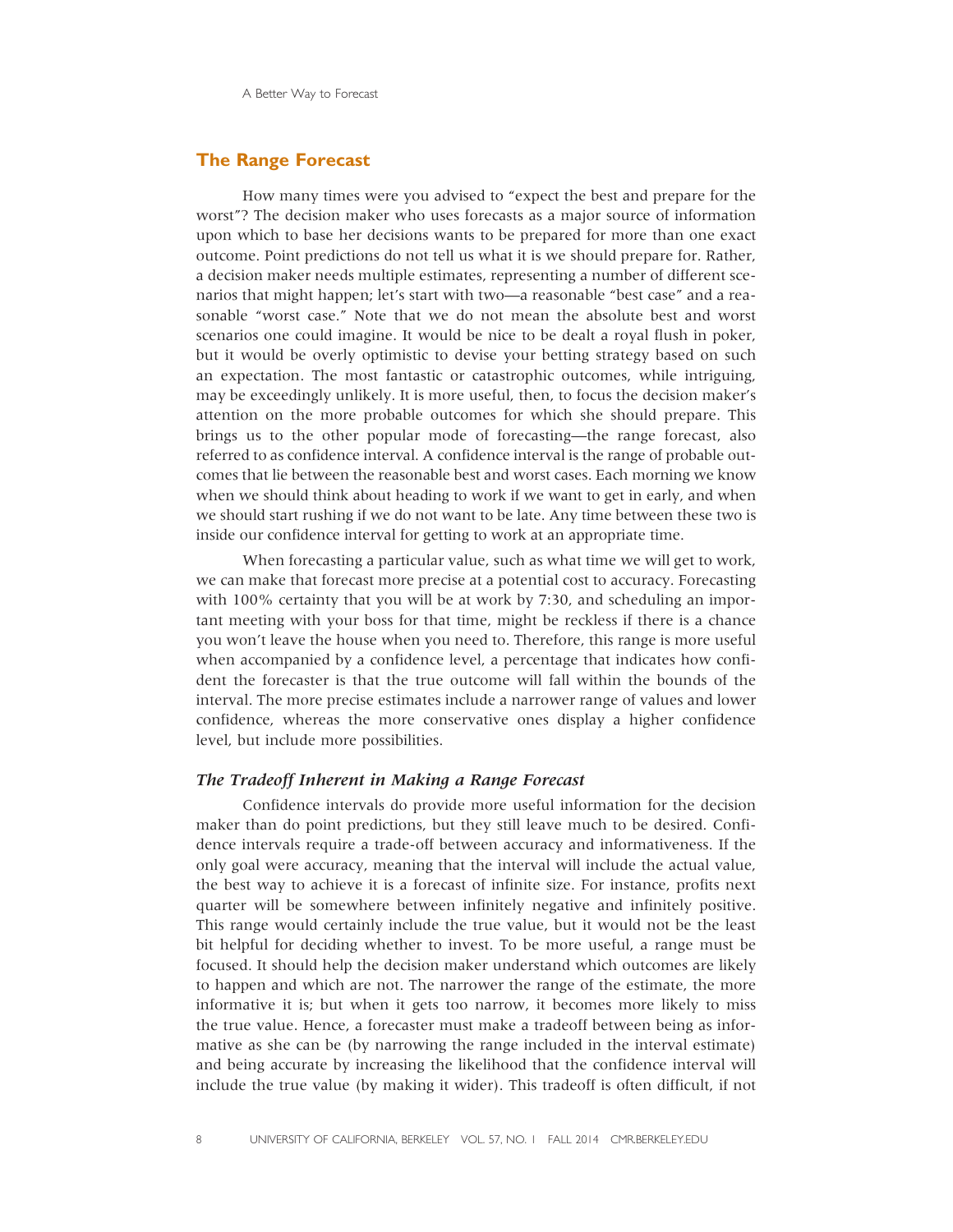impossible, to resolve. A confidence interval that is too wide is not very helpful for the decision maker to decide which course of action to take. However, an estimate that misses the true answer is also obviously problematic.

Research consistently finds that forecasters set intervals too narrowly.<sup>4</sup> If people accurately determine their ranges, then 90% confidence intervals should include the correct answer 9 out of 10 times, 80% confidence intervals should hit the mark 8 out of 10 times and so on. Unfortunately, this is not the case, and the difference between expectation and reality is sometimes shocking: 90% confidence intervals tend to include the correct answer only about half of the time, while the average hit-rate of 80% confidence intervals is typically around 35%!

Why are we so bad at producing accurate and well-calibrated confidence intervals? Research has identified two reasons. One is the tendency to focus excessively on the most salient options, or the ones we think are the most probable, and ignore all other options.<sup>5</sup> While one possible outcome may be more likely than any other, it may not always be more likely than all other outcomes combined. Consider, for example, the question of who will win the next World Series. Many baseball fans, especially in New York, start the season expecting the Yankees to be the next champions. After all, the Yankees are the richest team in the league, have more all-stars than any other team, and have the most World Series appearances (and wins) in the last 20 years. So if you have to bet on one team, it would not be unwise to put your money on the Yankees. However, are the Yankees more likely to win a championship than all other teams combined? Probably not: while the World Series has been won by the Yankees 5 times in the last 20 seasons, it was won by a team other than the Yankees 15 times. So while the Yankees are a better bet than any other team, betting that they will *not* be the champions is still smarter than betting that they will. The trouble is people are not good in combining the likelihoods of all other events and adjusting their estimates accordingly.<sup>6</sup>

Another reason for the poor performance of confidence interval estimates is that even smart people err in creating them. When someone says they are 90% sure of something, what do they actually mean? According to probability theory, 90% confidence that an event will occur means that if there existed 100 parallel universes, the event in question would occur in 90 of them, or that if the current conditions for this event could be replicated 100 times, the event would occur in 90 of these replications. Grasping this notion is not intuitive, and many studies have indeed found that human intuition operates according to principles other than those prescribed by probability theory.<sup>7</sup> In a series of experiments we conducted, many of our participants reported a certain level of confidence, e.g., 80%, in a prediction, but then preferred to take a bet with a lower chance of winning, e.g., 67%, over betting on their prediction. If someone's stated level of confidence does not match the probability of occurrence they report, then how should we interpret their forecasts, and what does this tell us about how to make them better?

#### Improving Forecast Ranges

Research on forecasting finds that people's statistical intuitions can be highly accurate, but their judgments are drastically influenced by the methods they use. $8$ Several researchers have tested different ways to improve confidence intervals.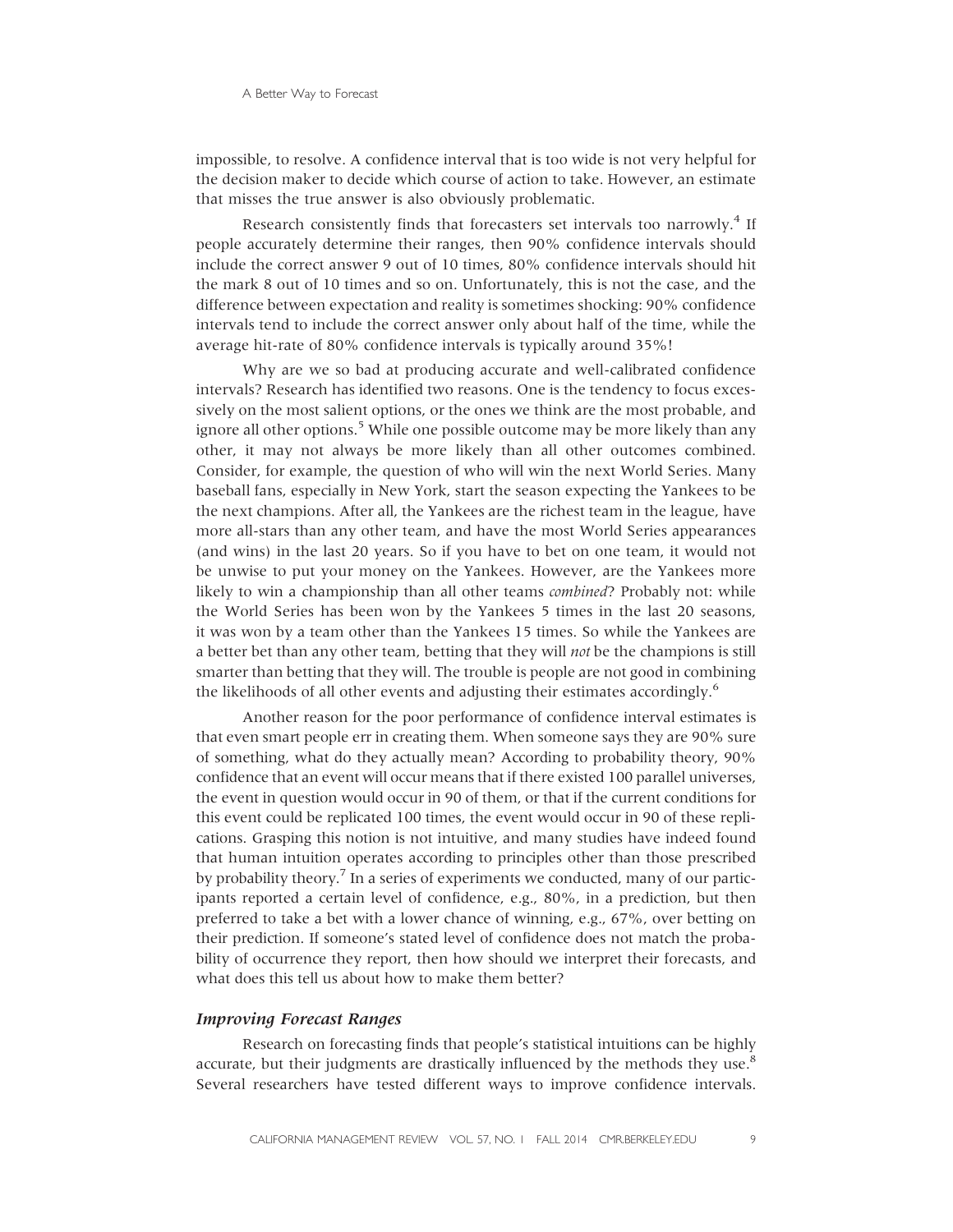Jack Soll and Joshua Klayman suggested the forecaster ask herself two separate questions—which value is so high that the true value will most likely fall below it and which value is so low that the true value will most likely fall above it? For example, an interval estimate of 80% confidence should stretch between a value that is 90% likely to be below the true outcome and a value that is 90% likely to be above it. This way, they argued, the forecaster's focus shifts from her best guess to separate assessments of a best-case and a worst-case scenario.<sup>9</sup>

A curious finding has emerged from forecasting research. A number of studies have found that, while people are consistently overconfident when estimating value ranges for a given level of confidence, this overconfidence largely disappears when performing the reverse task—estimating confidence in the accuracy of ranges.<sup>10</sup> For example, you ask someone for a 90% confidence interval for the high temperature a month out, they will give you a range that misses the mark more than half the time. However, if you take that same range of temperatures and ask, "How likely is it that the high temperature a month from today will fall inside this range?" the chance that they will estimate for this range to include the actual temperature will probably be substantially lower than  $90\%$ .<sup>11</sup> This difference is called *format dependence*, and it basically means that matching an interval estimate for an uncertain quantity with its predicted likelihood of including this quantity produces different results, depending on the format of the question.<sup>12</sup> This insight leads to the following promising idea for improving the accuracy of confidence intervals: first, ask the forecaster for the high and low bounds of a plausible range, without specifying a probability; next, ask them to estimate the chances that the outcome falls inside the range. $^{13}$ 

This is a step in the right direction for improving confidence intervals. The problem is that likelihood estimates are not as useful for decision makers as are value estimates. A product manager might be interested in the chance that demand for the product will be between 15,000 and 20,000 units this quarter, but she probably will be more interested to know what the demand is likely to be. However, perhaps these likelihood judgments can be transformed somehow to interval estimates. This is the question that we attempted to answer in our research—and we think we may have found the answer.

## Introducing the SPIES Method—Subjective Probability Interval **Estimates**

Based on the prior findings outlined above, we have developed a novel approach to eliciting forecasts. This method, called SPIES (short for Subjective Probability Interval EStimates), provides a simple way to produce forecasts and predictions that offer both better accuracy and greater flexibility for the decision maker.

The foundation of the SPIES method consists of a number of principles. First, forecasting should be as simple as possible. Second, the forecaster should take into account all possible outcomes. This prevents some scenarios from simply being overlooked. Also, a graphical presentation of the entire distribution prior to the estimate has been found useful in improving accuracy.<sup>14</sup> Third, building on the findings of format dependence research, likelihood judgments should be generated by the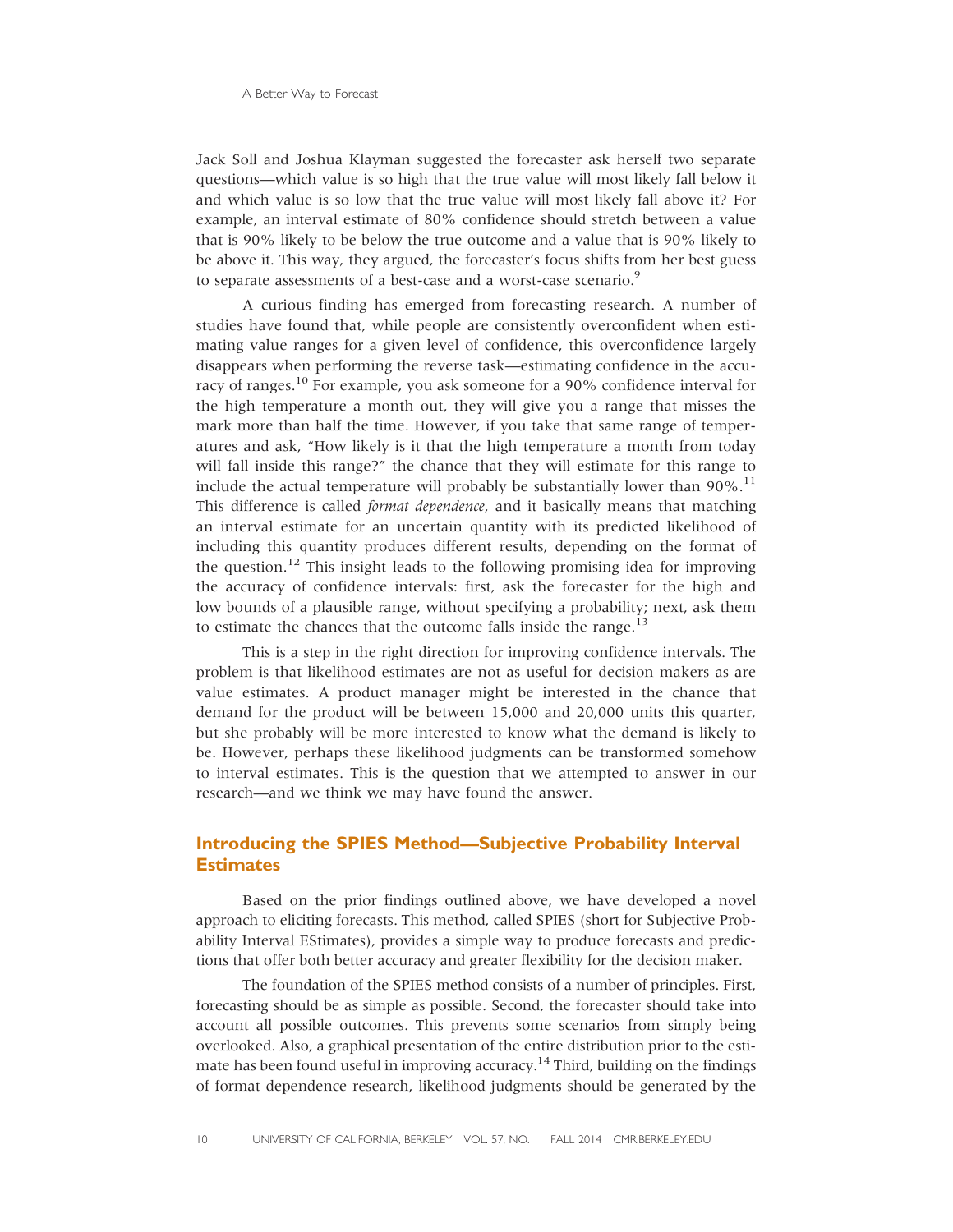forecaster rather than built into the question. Finally, the likelihoods of the possible outcomes should be weighed relative to one another, rather than generated as precise probabilities. This will free the forecasters from calculating their estimates so that they sum up to exactly 100% and minimize the biasing effects of thinking in probabilities.<sup>15</sup> Based on these principles, the SPIES method includes a graphical interface, which presents the forecaster with the full range of possible outcomes. This range is divided into a number of bins. If one forecasts a candidate's vote share in an upcoming election, then the forecaster sees a range that extends from zero to 100, and this range can be divided into bins of 1-10%, 11-20%, 21-30% and so on (see Figure 1). For each one of these bins, forecasters estimate the likelihood that the true outcome will fall inside it. For simplicity's sake, they do this by allocating points to each bin. The more probable the forecaster thinks a bin is to include the true outcome, the more points she assigns it. An attentive reader would realize immediately that these points are akin to probabilities. However, unlike probabilities, points are not constrained to equal 100 or to represent an exact likelihood. The absolute number of points given to a single bin is unimportant, as long as bins get points in proportion to their likelihood. Of course, not every bin must be assigned points; the forecaster can think that the true outcome falling in a certain bin is impossible and give that bin zero points. To see a SPIES forecasting tool in action, visit <http://fbm.bgu.ac.il/lab/spies/spies.html>.

By rating all the bins, a forecaster reveals his or her subjective probability distribution. This probability distribution is rich in information. It can tell us which value range the forecaster thinks is most probable, how uncertain the forecaster believes the estimate is, which outcomes we should expect, and which we can invest fewer resources in preparing for. However, SPIES can also produce confidence intervals. By combining the estimated probabilities of the bins, and with a few



| Set the sliders below to assign points to each bin. The higher the likelihood that the actual value |  |
|-----------------------------------------------------------------------------------------------------|--|
| will fall within a bin, the more points you should assign it.                                       |  |

| Bin         | Estimate | Likelihood |
|-------------|----------|------------|
| $[0 - 10]$  |          | 0 points   |
| $[>10-20]$  |          | 4 points   |
| $[20-30]$   |          | II points  |
| $[>30-40]$  |          | 18 points  |
| $[>40-50]$  |          | 38 points  |
| $[>50-60]$  |          | 58 points  |
| $[ >60-70]$ |          | 34 points  |
| $[>70-80]$  |          | 23 points  |
| $[ >80-90]$ |          | 10 points  |
| $[>90-100]$ |          | 2 points   |
|             |          |            |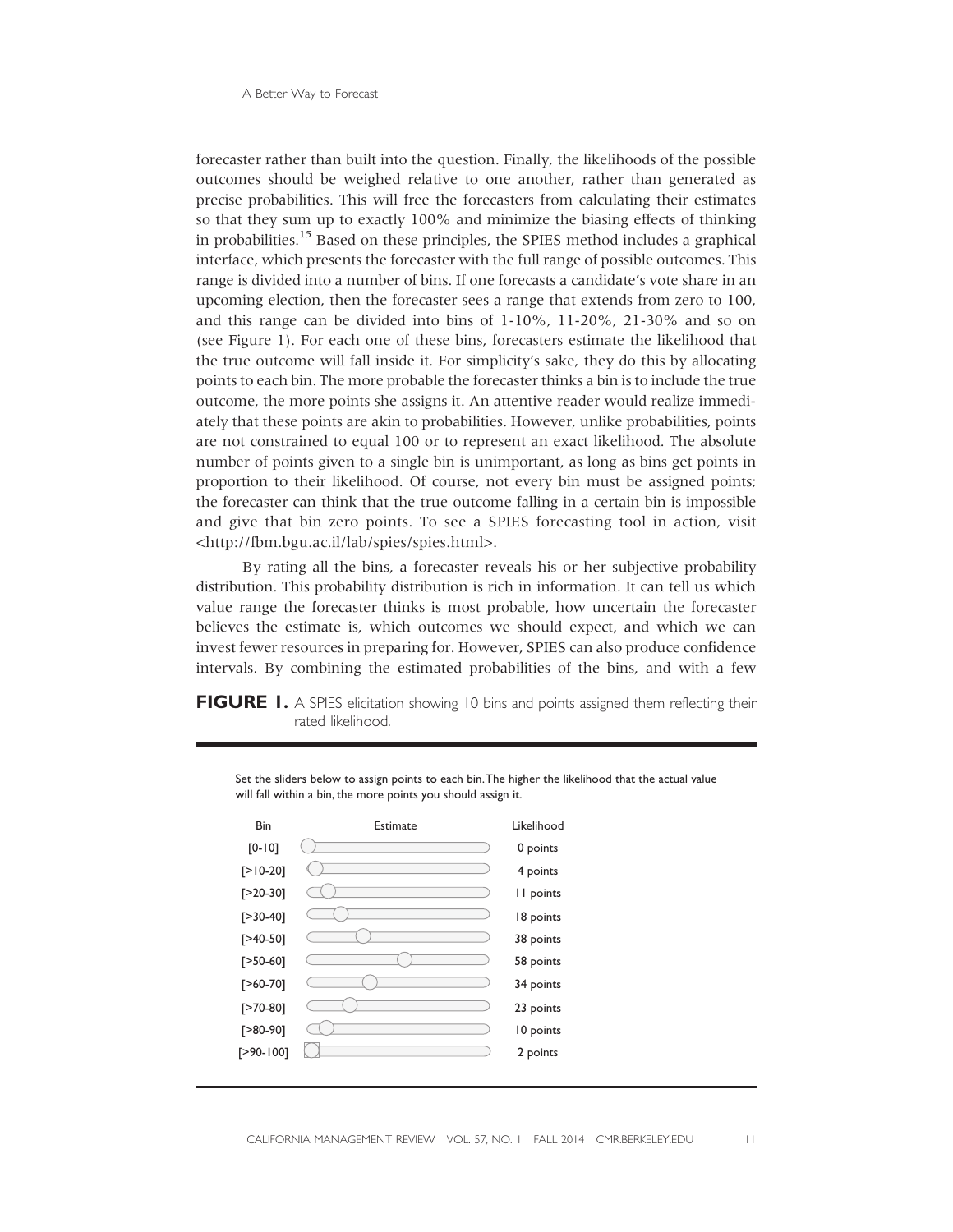additional assumptions, we can use a SPIES report to construct any confidence interval the decision maker may find useful. This provides great flexibility to the decision maker, which other forecasting formats have trouble with. Suppose a product manager requests an interval estimate of the next quarter's demand for her product. She is initially interested in a safe estimate, with a confidence level of 90%, but this estimate turns out to be too broad and not informative enough. The manager can then compute a more focused 75% or a 50% confidence interval using the same SPIES report. There is no need to ask the forecaster to redo the forecast.

Having a sense of the full probability distribution is essential for planning purposes. For one thing, it allows firms to navigate the twin risks of producing too much versus producing too little. In order to decide how to balance these risks, the costs of excess inventory must be compared with the costs of unfulfilled demand (including lost business and angry customers). If your inventory is costly to produce, the product is highly perishable, and profit margins are thin, then you might decide to err on the side of producing less and risking stockouts. On the other hand, if you have plenty of warehouse space, overstock lasts indefinitely, and marginal profits are high, then it might be worth producing enough that stockouts are unlikely. Understanding the full probability distribution is essential for planning how best to handle these two opposite risks.

In addition to the flexibility it offers, SPIES is simply a better method for producing accurate forecasts. A growing body of research documents tests of the quality of the confidence intervals computed from SPIES, comparing them with intervals produced in the traditional method. The SPIES method outperformed traditional confidence intervals every time. For example, in one study we asked participants to estimate the temperature in Washington, D.C., in a month. While people who forecasted with 90% confidence intervals were correct only 29% of the time, SPIES produced 90% confidence intervals that hit the true answer at a nearly 74% rate. In another study, participants estimated years of historical events using either confidence intervals or SPIES. Once again, SPIES improved accuracy over the traditional method, from 54% to 77%.<sup>16</sup>

More recent research has also found that forecasting with SPIES can lead to better decisions. In a simulated supply chain and order decision experiment, participants who used SPIES to forecast future product demand achieved 3.1% higher profits than those who made their forecasts using 90% confidence intervals.<sup>17</sup>

The SPIES method is easy to implement and does not require an advanced degree in decision analysis. It has been put to use successfully in some real forecasting tasks, including in our work for the Good Judgment Project forecasting geopolitical events for the Intelligence Advanced Research Projects Activity as a part of their ACE forecasting tournament. (Visit <www.goodjudgmentproject.com> for more information.) However, the method is not without its challenges.

#### Challenges with Using SPIES

The leading cause of forecasting failures is our limited ability to fully integrate and accurately weight the different pieces of information we use to make a forecast. The SPIES method does nothing to fix people's flawed cognitive processes,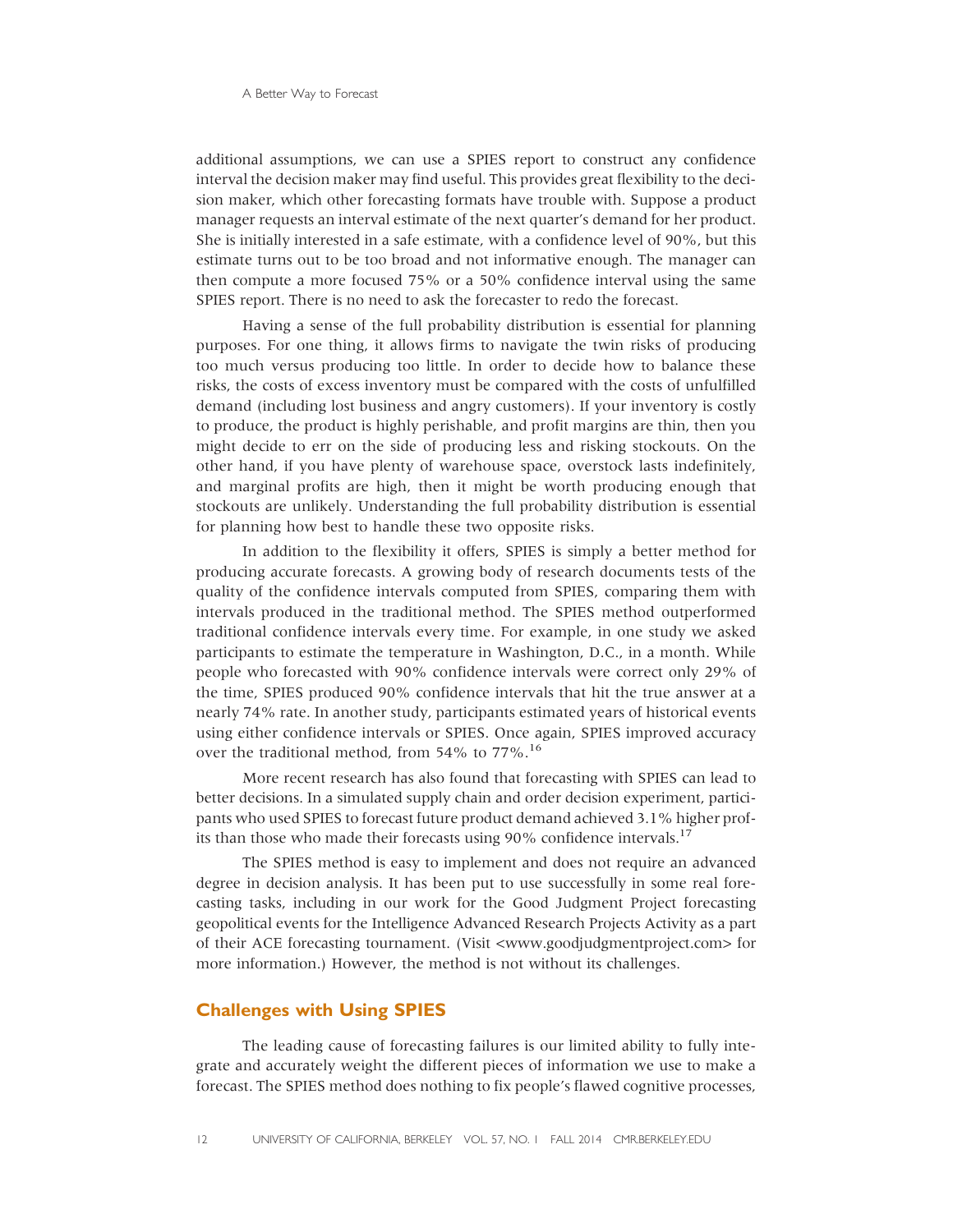but rather works around them to produce estimates that are more informative and more likely to be accurate. However, similar to traditional forecasting methods, forecasts produced using SPIES are still made by humans and are dependent on the forecaster's assumptions and beliefs. For example, suppose a forecaster insists that the S&P 500 will not fall by more than twenty points in one day and sets the lowest bin's minimum value to twenty (implying a zero probability of any value below it). A SPIES forecast will also reflect this error. However, it reduces the chances of more common, routine errors. Current research now looks at how the bins themselves should be set. The most common approach divides the range into bins of equal width. However, the forecaster herself can set the width of each bin dynamically within the range. Initial tests of this option have not yielded any improvements in forecast accuracy.

Making forecasts using SPIES is unfamiliar to most people. Probabilities, confidence intervals, and probability distributions are not the most intuitive ways to think about uncertainty. Completing a full SPIES probability distribution takes longer than simply making a point prediction. However, research suggests that this extra time is helpful in getting people to think about the issue and make more accurate forecasts as a result. When asked for a simple point prediction, our research shows that people can respond quickly with a forecast, and will gamely claim that they are 80%, 90%, even 100% sure that their estimate is about right. The evidence suggests that these speedy intuitive assessments, while they may be easier to come up with, and may feel more "right," do not tend to be accurate, and are associated with reckless degrees of overconfidence. SPIES helps us sidestep some of the biases to which human intuition is vulnerable, but that does usually entail more work.

Many firms have invested in inventory-management systems that are not built to work with SPIES inputs. These systems routinely take point-prediction inputs and combine them with historical data, benchmarking, or data from relevant reference classes in order to interpolate a probability distribution and compute production and purchase quantities. Sometimes these systems can do an adequate job if they have enough high-quality historical data. However, their usefulness diminishes drastically when the quality and quantity of historical information decreases. When you are considering a new product or a new market, prior data are absent and technological systems that rely on statistical analysis of prior data fall silent. In these circumstances, informed human judgment is the best option, and SPIES is a valuable tool for helping people think through the profound uncertainties associated with novel products and new markets.

## **Conclusion**

Making accurate forecasts of a future outcome is uniquely challenging. A primary reason for this is the difficulty to foresee and consider all of the factors that might influence the future. The frailties of human judgment are exacerbated by the tendency to underestimate the extent of their missing knowledge. Even when there are crucial gaps in our understanding of how the future will unfold, we routinely fail to appreciate the imperfection in our foresight. When we try to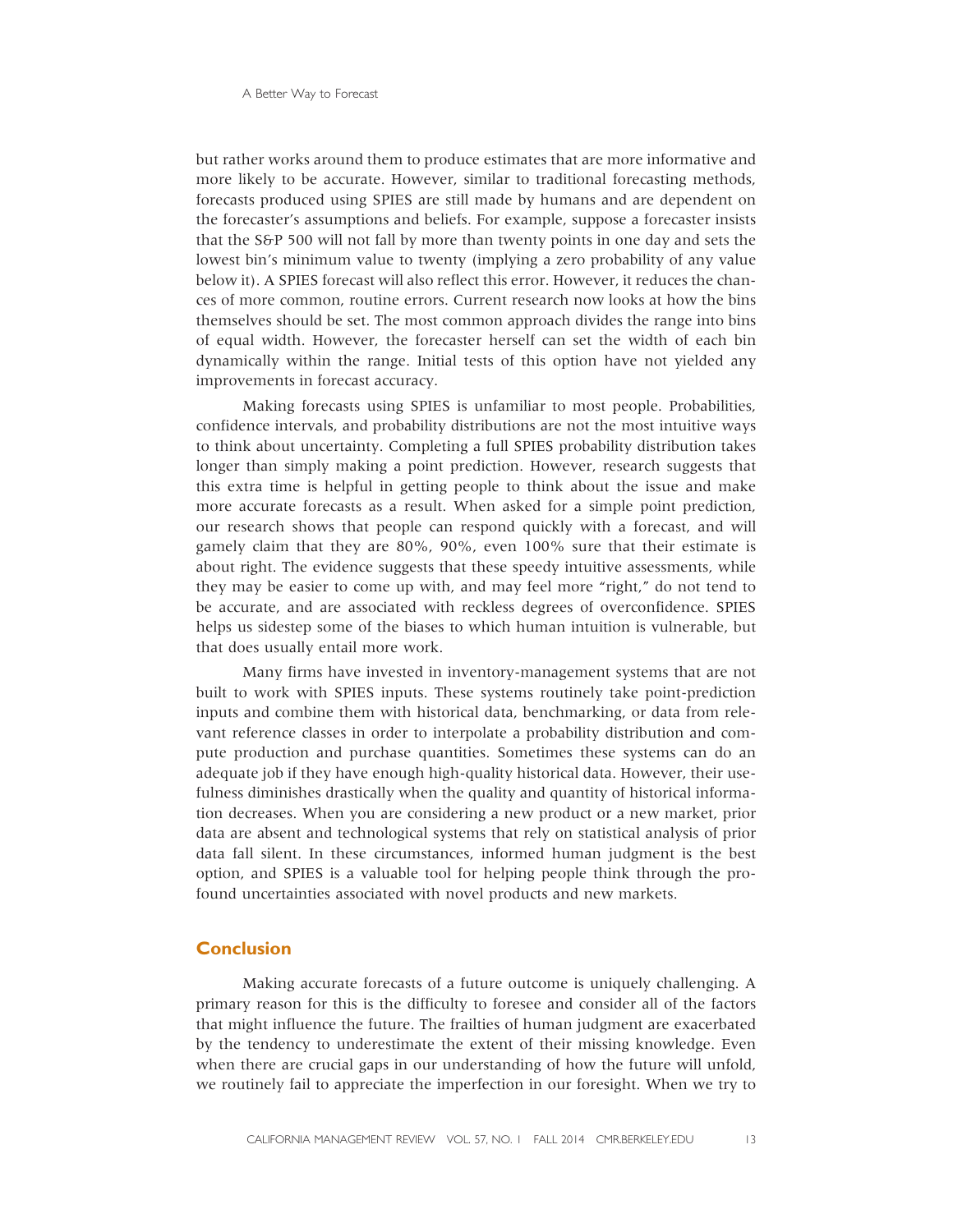provide organizations with the answers they ask of their forecasters, such as exact future values, gross errors are inevitable.

Research on forecasting has looked for ways to alleviate these problems by investigating the cognitive underpinnings of these biases, developing programs for training forecasters to estimate uncertainty better, and developing new approaches that are less prone to biases. We have presented one such method. SPIES offer a significant improvement in accuracy of range forecasts, compared to the direct range estimation method. In addition to improved performance, SPIES provide managers the flexibility of changing their forecast criteria, such as the width of the confidence interval or the confidence level associated with it, midstream, without having to collect new forecasts. This way, the manager can get a more informative forecast, or get answers to different questions, all from the same information set. Forecasts made with SPIES are richer in information than are traditional forecasts. Thus, SPIES enable the forecaster to incorporate more information into the prediction, but also to convey how much she thinks she knows, and how reliable she thinks her forecast is. Understanding the forecasters' level of confidence may be the most important feature of any forecast.

#### **Notes**

- 1. S. Lichtenstein, B. Fischhoff, and L.D. Phillips, "Calibration of Probabilities: The State of the Art to 1980," in D. Kahneman, P. Slovic, and A. Tversky, eds., Judgment under Uncertainty: Heuristics and Biases (Cambridge: Cambridge University Press, 1982).
- 2. S. Makridakis, R.M. Hogarth, and A. Gaba, "Why Forecasts Fail: What to do Instead," MIT Sloan Management Review, 51/2 (Winter 2010): 83-90.
- 3. N. Du and D.V. Budescu, "Does Past Volatility Affect Investors' Price Forecasts and Confidence Judgments?" International Journal of Forecasting, 23/3 (July 2007): 497-511.
- 4. J. Klayman, J. Soll, C. González-Vallejo, and S. Barlas, "Overconfidence: It Depends on How, What, and Whom You Ask," Organizational Behavior and Human Decision Processes, 79/3 (September 1999): 216-247.
- 5. T.S. Wallsten, "Physician and Medical Student Bias in Evaluating Diagnostic Information," Medical Decision Making, 1/2 (1981): 145-164.
- 6. A. Tversky and C.R. Fox, "Weighing Risk and Uncertainty," Psychological Review, 102/2 (1995): 269-283.
- 7. H.J. Einhorn and R.M. Hogarth, "Ambiguity and Uncertainty in Probabilistic Inference," Psychological Review, 92/4 (1985): 433-461.
- 8. D.G. Goldstein and D. Rothschild, "Lay Understanding of Probability Distributions," Judgment and Decision Making, 9/1 (January 2014): 1-14.
- 9. J.B. Soll and J. Klayman, "Overconfidence in Interval Estimates," Journal of Experimental Psychology: Learning, Memory, and Cognition, 30/2 (March 2004): 299-314.
- 10. A. Winman, P. Hansson, and P. Juslin, "Subjective Probability Intervals: How to Reduce Overconfidence by Interval Evaluation," Journal of Experimental Psychology: Learning, Memory, and Cognition, 30/6 (November 2004): 1167-1175.
- 11. J. Klayman, J.B. Soll, P. Juslin, and A. Winman, "Subjective Confidence and the Sampling of Knowledge," in K. Fiedler and P. Juslin, eds., Information Sampling and Adaptive Cognition (New York, NY: Cambridge University Press, 2006).
- 12. P. Juslin, P. Wennerholm, and H. Olsson, "Format Dependence in Subjective Probability Calibration," Journal of Experimental Psychology: Learning, Memory, and Cognition, 25/4 (July 1999): 1038-1052.
- 13. A. Speirs-Bridge, F. Fidler, M. McBride, L. Flander, G. Cumming, and M. Burgman, "Reducing Overconfidence in the Interval Judgments of Experts," Risk Analysis, 30/3 (March 2010): 512-523.
- 14. Goldstein and Rothschild, op. cit.